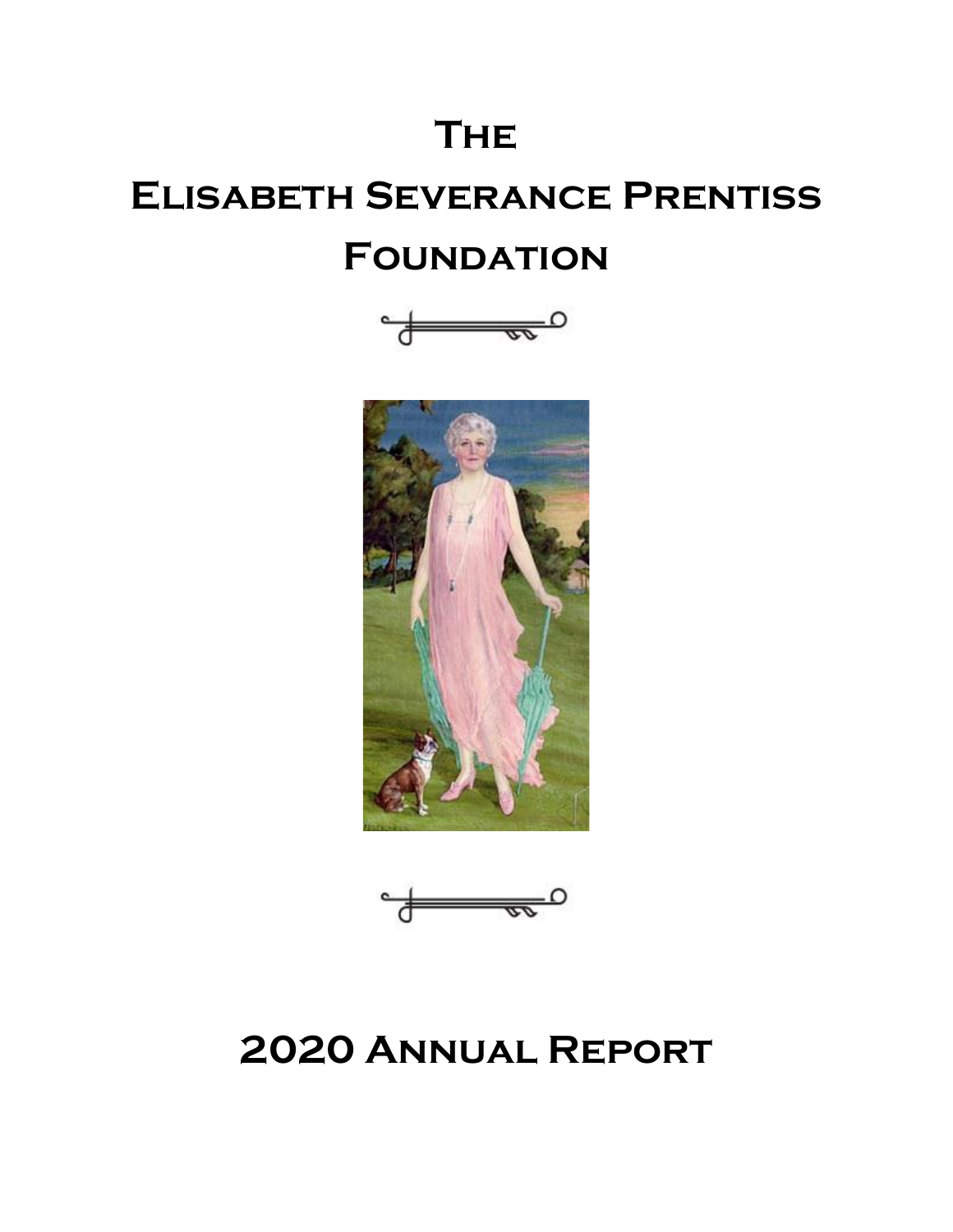### **Purposes of the Foundation**

The Elisabeth Severance Prentiss Foundation is a charitable trust dedicated to the support and advancement of healthcare, primarily in the greater Cleveland community. The Foundation awards monetary grants to qualifying institutions and agencies for initiatives designed to improve healthcare quality or delivery, for programs which provide access to healthcare to the underserved or indigent, or for medical research.

The original Trust Agreement executed on January 17, 1939 placed responsibility on the Board of Managers to distribute the income within the scope of the Foundation's objectives. The Agreement set forth the "General Purposes of the Foundation" as follows:

- To promote medical and surgical research and to assist in the acquisition, advancement, and dissemination of knowledge of medicine and surgery, and of means of maintaining health.
- To initiate and further activities designed to promote public health.
- To aid hospitals and health institutions in Cuyahoga County, Ohio, that are organized and operated exclusively for public, charitable purposes, by contributions for capital improvements or equipment, or purchase of rare and expensive drugs, or for expenses of operation or maintenance.
- To improve methods of hospital management and administration.
- To aid in establishment and support of plans or programs designed to make competent hospital and medical care available to individuals of all classes, especially those of low incomes.

# **Foundation Policies**

Only grant requests which fall into one of the categories above can be considered by the Board at its semi-annual meetings.

At its meeting on December 7, 1989, the Board of Managers unanimously adopted a further set of guiding principles for considering grant requests. Refined at subsequent meetings, the Board generally abides by the following guidelines in choosing which proposals to fund:

- Grant resources of the Foundation will be focused primarily upon the needs of the Greater Cleveland and surrounding Northeast Ohio communities.
- The Foundation will give priority to grant requests from organizations in the private sector over those which are primarily government supported.
- The Foundation will make grants with a maximum term of commitment of five years, with preference accorded to requests of three years duration or less. Multi-year grant payments are conditional upon receipt of satisfactory annual progress reports from the recipient organization.
- The Foundation does not contribute to national fundraising campaigns or to national charitable organizations.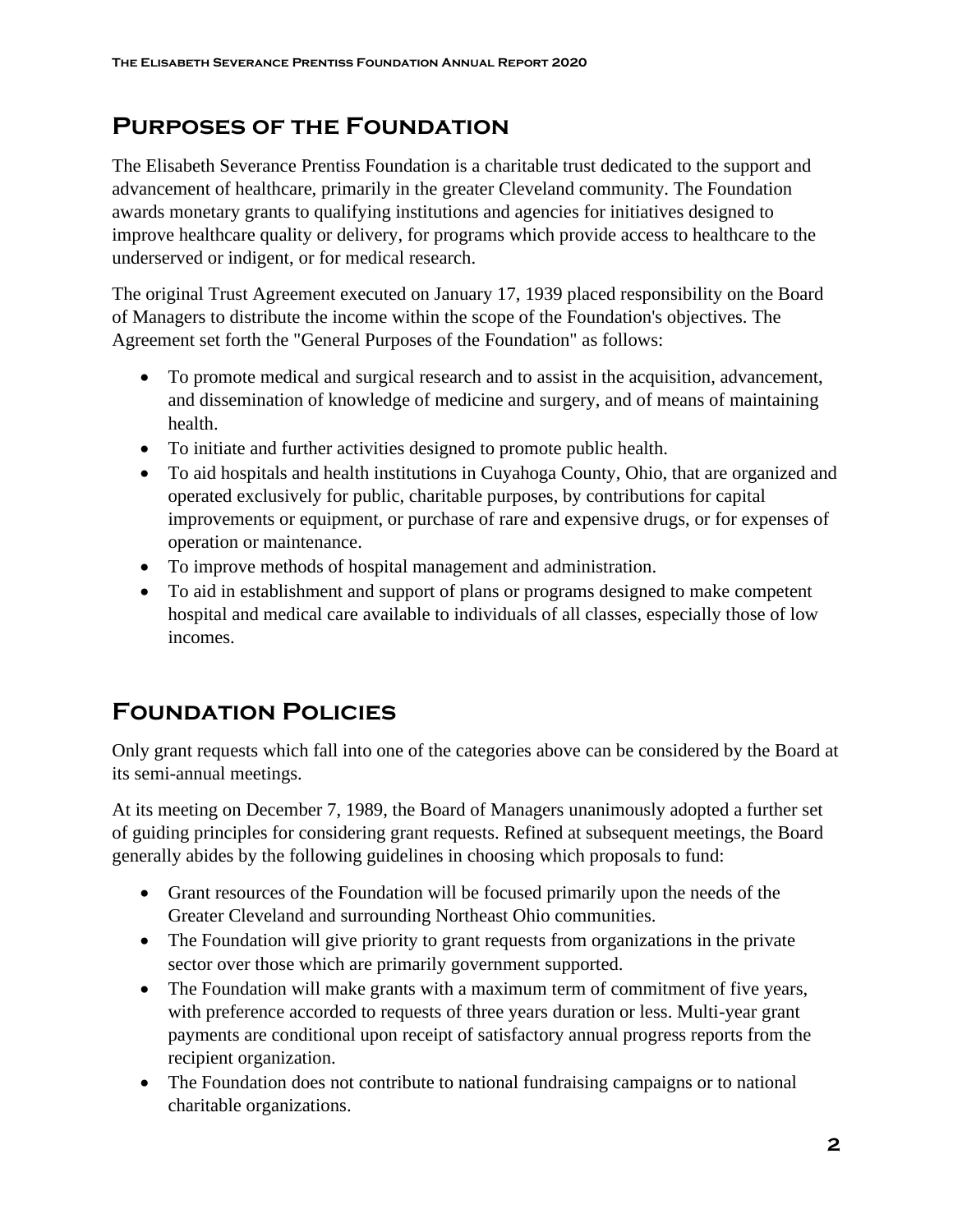- The Foundation strongly favors grant requests for specific direct-care oriented projects over those requesting general operating support.
- The Foundation does not generally support grant requests for surveys, assessments, studies, planning activities or acquisition of information systems for healthcare organizations.
- The Foundation does not make grants to any individual for scholarships, grants-in-aid or other personal purposes, no matter how worthy they may be.
- The Foundation will not make contributions to endowment funds.

# **The Board of Managers**

As described in the original Trust Agreement, the Board of Managers of the Foundation consists of five "public-spirited citizens" who serve unlimited terms without compensation. The Foundation has no employees. PNC Bank acts as trustee and provides support services and a Secretary to the Foundation.

**Pamela A. Alexander,** *President* **William R. Robertson Richard Mack Mary A. Smith Dominic V. Perry** 

**John A. Baco,** *Secretary*

**PNC Bank,** *Trustee*

#### **Contact Information:**

The Elisabeth Severance Prentiss Foundation PNC Bank 1900 East Ninth Street, Mailstop B7-YB13-03-1 Cleveland, Ohio 44114

Phone: (216) 222-2760

Fax: (216) 222-2410

Email: esprentissfoundation@pnc.com

Website: [www.esprentissfoundation.org](http://www.esprentissfoundation.org/)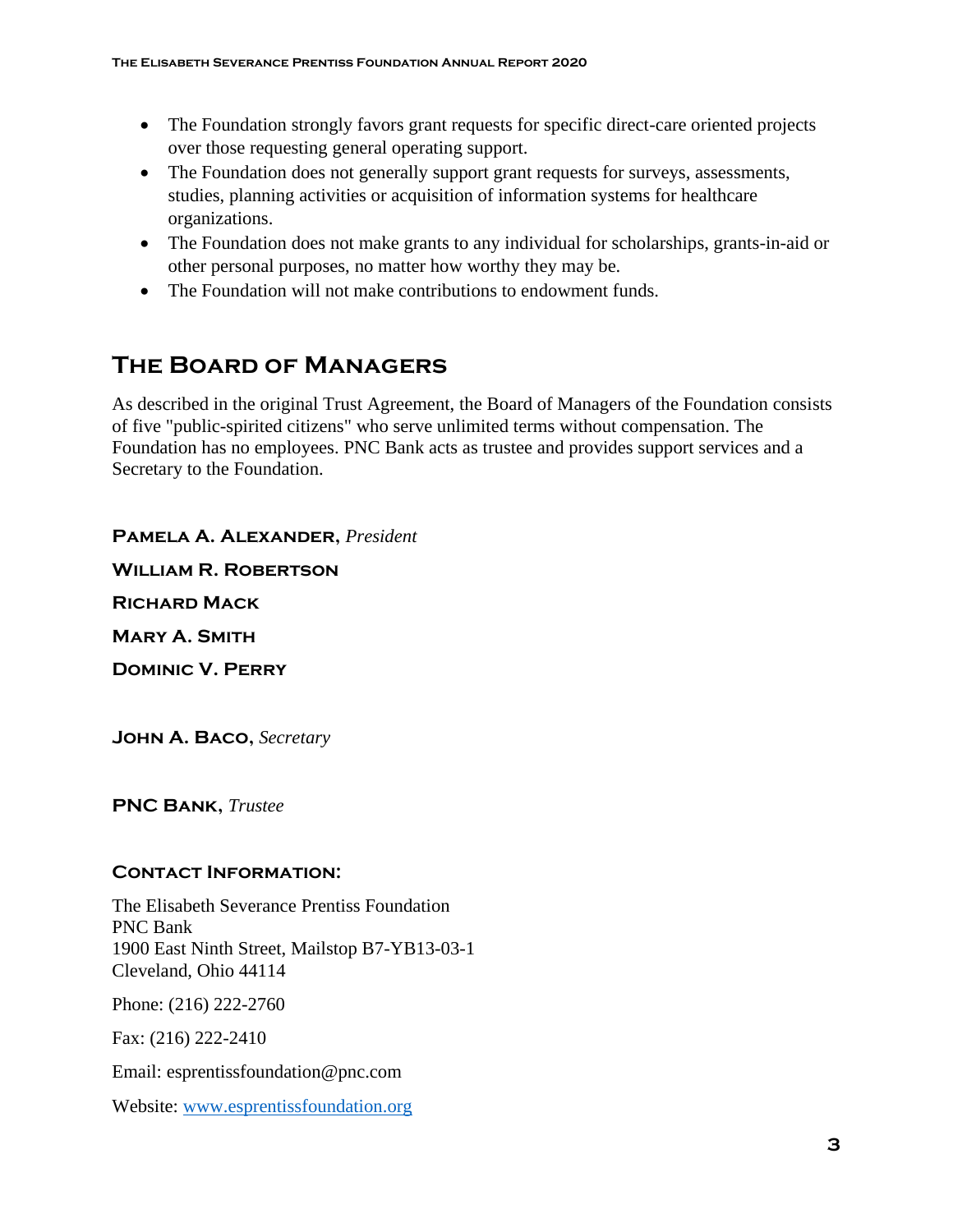### **Grant Application Requirements**

The Board of Managers reviews and acts on grant requests semi-annually at meetings held in June and December of each year. Applications must be received by May 15th to be on the agenda for the June meeting, and by November 15th to be scheduled for the December meeting. Applicants are notified of the outcome by email shortly thereafter.

Organizations wishing to apply for a grant will need to supply the following:

- 1. Cover Letter: Executive summary of project and amount requested, with signature of chief executive officer of parent organization
- 2. Organizational Background: History, mission, types of programs offered, constituencies served and affiliations with other organizations
- 3. Project Description: Including justification of need, specific goals and objectives, activities planned to meet goals and objectives, project timeline, qualifications of key personnel, methods of evaluation
- 4. Project Budget: Anticipated expenses, including details about how Foundation funds will be used, and anticipated income, including information about other sources approached for funding
- 5. Organizational Budget: Current year budget and proposed budget for year(s) showing both income and expenses, the organization's most recent audited financial statements
- 6. Supporting Documents: List of current board of trustees, readily available printed material about the organization, and, if not listed on Guidestar, an IRS letter confirming  $501(c)(3)$  status and classification as a public charity

To apply, use the online application at <https://www.grantinterface.com/Home/Logon?urlkey=esprentiss>

Links to the online application are also available at<https://esprentissfoundation.org/>

## **Of Significance in 2020**

Due to disruptions caused by the Covid-19 pandemic, the Board elected not to make new grants at the June 2020 meeting. The Board approved moving to an online application and grant management system, and Ms. Alexander and Mr. Baco implemented the new online system prior to the December 2020 meeting.

At the December 2020 meeting, the Board unanimously approved standardizing the meeting dates to on or before June  $10<sup>th</sup>$  and on or before December  $10<sup>th</sup>$  annually.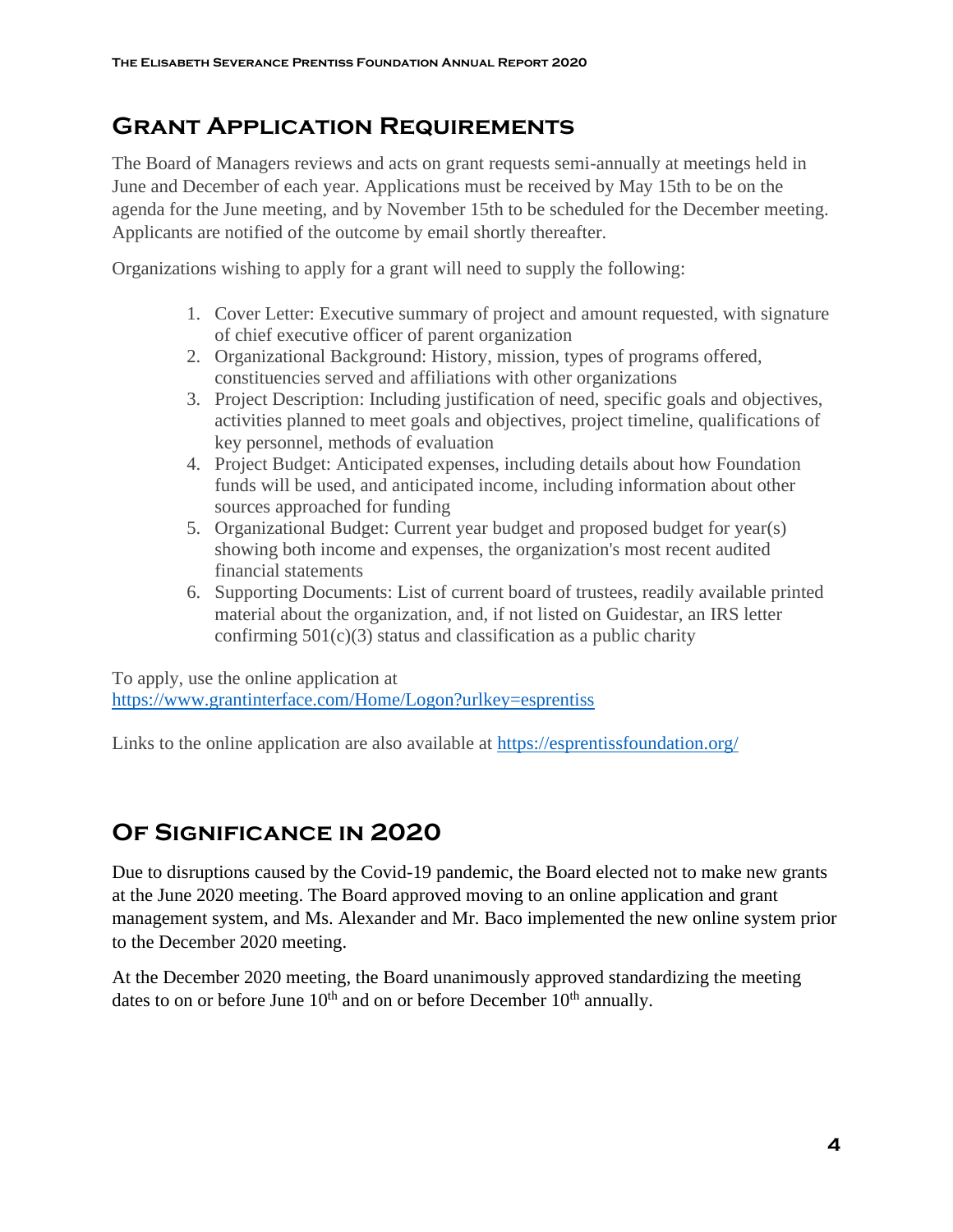### **Disbursements in 2020**

#### **New Grants Awarded in 2020**

No new Grants were approved at the June 2020 Meeting of the Board. At the December 2020 Meeting, the Board approved the following New Grants:

| Hospice of the Western Reserve                                                       | Patient-Centered 24/7 Immediate Access to<br><b>Hospice Clinicians</b>                                        | \$1,000,000.00 |
|--------------------------------------------------------------------------------------|---------------------------------------------------------------------------------------------------------------|----------------|
| Hattie Larlham                                                                       | Support for a bather upgrade project at the<br>Hattie Larlham Center for Children with<br><b>Disabilities</b> | \$150,000.00   |
| Joseph's Home                                                                        | Mary's Home: Breaking the Cycle of<br>Homelessness for Women Experiencing<br><b>Health Conditions</b>         | \$150,000.00   |
| American Cancer Society, Inc.                                                        | Hope Lodge Cleveland Capital Campaign                                                                         | \$100,000.00   |
| Cleveland Center For Arts and<br>Technology (NewBridge)                              | Provide Workforce Training for In-Demand<br><b>Healthcare Careers</b>                                         | \$100,000.00   |
| Kent State University Foundation,<br>Inc.                                            | Interprofessional Education (IPE) Program to<br>Address COVID-19 Needs (KSU-IPE-<br>$COVID-19$                | \$100,000.00   |
| Lake County Free Clinic                                                              | Expanding Access to Care in Northeast Ohio                                                                    | \$100,000.00   |
| Lake County Free Clinic                                                              | Facility Improvements to Enhance and Expand<br>Care                                                           | \$100,000.00   |
| Mental Health Services for<br>Homeless Persons, Inc. dba<br><b>FrontLine Service</b> | Integrated Health Care for Adults Who<br><b>Experience Mental Illness and Homelessness</b>                    | \$100,000.00   |
| <b>Cleveland Sight Center</b>                                                        | Services and technical aids for low-income<br>individuals who are blind or visually impaired                  | \$90,000.00    |
| New Avenues to Independence,<br>Inc.                                                 | Medical Gap Project                                                                                           | \$90,000.00    |
| Fieldstone Farm Therapeutic<br><b>Riding Center</b>                                  | Financial Assistance for People on the Autism<br>Spectrum                                                     | \$80,000.00    |
| Viola Startzman Clinic<br>(Healthcare 2000 Community<br>Clinic Inc.)                 | Comprehensive Care Program                                                                                    | \$80,000.00    |
| Cuyahoga Community College<br>Foundation                                             | Modernize Sterile Processing Lab to Train<br><b>Essential Health Care Workers</b>                             | \$50,000.00    |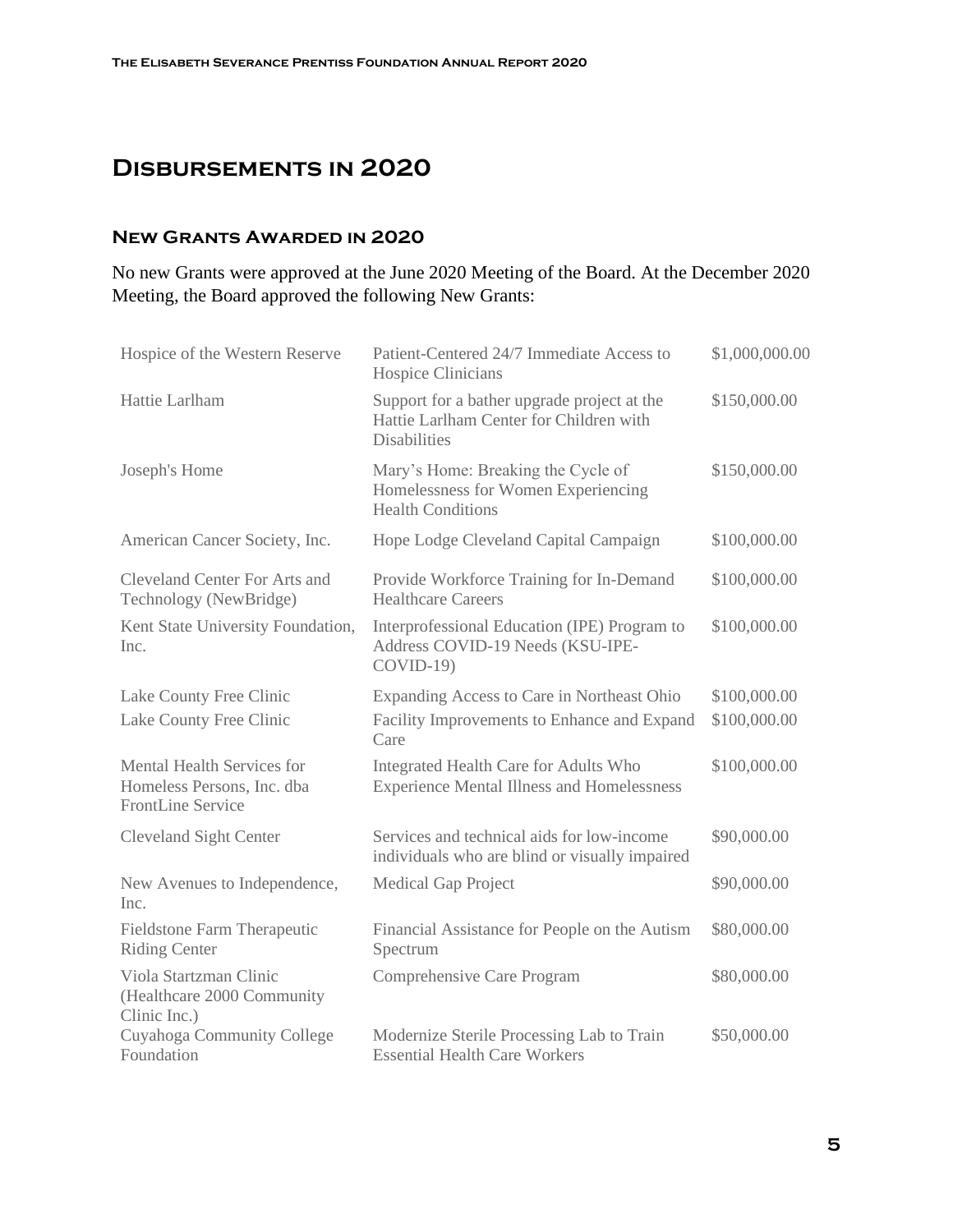#### **The Elisabeth Severance Prentiss Foundation Annual Report 2020**

| Hanna Perkins Center                                                      | Closing the Gap: Moving Early Learning<br>Centers in High Risk Communities to SUTQ<br>Certification                      | \$50,000.00 |
|---------------------------------------------------------------------------|--------------------------------------------------------------------------------------------------------------------------|-------------|
| Preterm                                                                   | Keeping reproductive healthcare accessible<br>amid a national health crisis                                              | \$50,000.00 |
| MobileMed 1, Inc.                                                         | Operating Funding to Provide Healthcare &<br>Navigation Services to At-Risk Populations                                  | \$36,000.00 |
| <b>American Red Cross</b>                                                 | Support the purchase of a Biomedical Cell<br>Processor for American Red Cross Northeast<br>Ohio                          | \$30,000.00 |
| <b>United Cerebral Palsy</b><br>Association of Greater Cleveland,<br>Inc. | LeafBridge Therapy and Case Management<br>Services for Children with Disabilities                                        | \$30,000.00 |
| <b>Epilepsy Association</b>                                               | <b>Adult Mental Health Case Management</b><br>Program                                                                    | \$25,000.00 |
| LifeAct                                                                   | Suicide Prevention School Programs for<br>Grades 6-12 Students in Northeast Ohio                                         | \$25,000.00 |
| Let's Get Real, Inc.                                                      | <b>Community Outreach Services</b>                                                                                       | \$20,000.00 |
| 12 Step Life                                                              | The Ethel Hardy House - Recovery Housing<br>for Women in Recovery                                                        | \$15,000.00 |
| Front Steps Housing and Services                                          | <b>Essential Behavioral Health and Case</b><br>Management Services to Address and Prevent<br><b>Chronic Homelessness</b> | \$15,000.00 |
| Koinonia                                                                  | <b>Nursing Care Coordination</b>                                                                                         | \$15,000.00 |
| The Children's Museum of<br>Cleveland                                     | Support for Children with Special Needs                                                                                  | \$15,000.00 |
| Jennings Center for Older Adults                                          | Provide Affordable Assisted Living to Low<br><b>Income Older Adults</b>                                                  | \$10,000.00 |
| Project H.O.P.E. of Cleveland<br>Inc.                                     | <b>HOPE</b> for All                                                                                                      | \$10,000.00 |
| <b>Adaptive Sports Ohio</b>                                               | Giving Cuyahoga County Youth with Physical<br>Disabilities a Chance to Play                                              | \$5,000.00  |

#### **Total of New Grants Awarded In 2020: \$2,641,000.00**

#### **Grant Payments in 2020**

The following payments were made in 2020 on grants previously approved by the Board:

| 1/8/2020 | Achievement Centers for Children -Support for physical, | \$100,000.00 |
|----------|---------------------------------------------------------|--------------|
|          | occupational and speech therapy                         |              |
| 1/8/2020 | Akron Children's Hospital - Purchase manikin for NICU   | \$50,000.00  |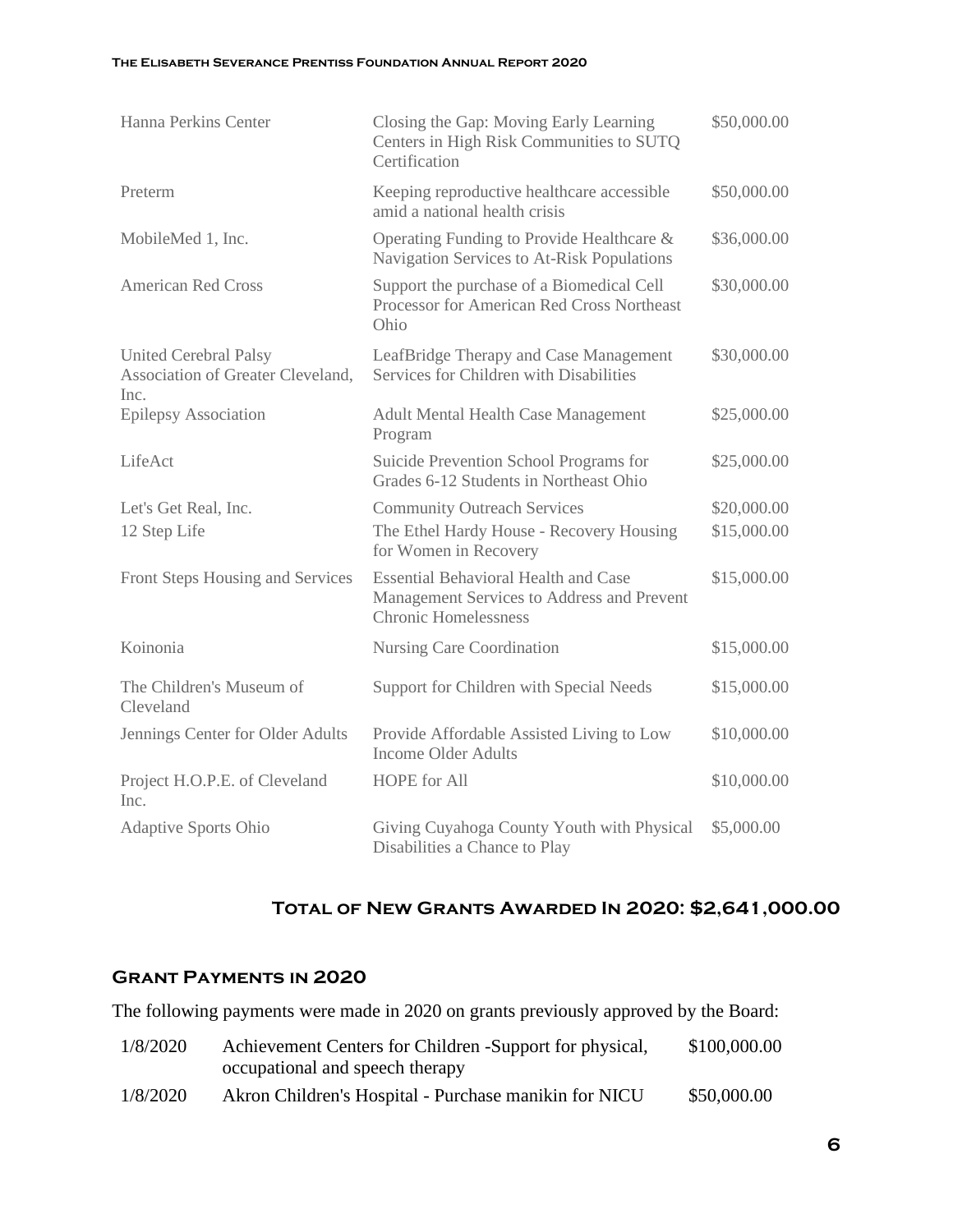| 1/8/2020 | Aultman Health Foundation - Development of Cancer<br>Center                                     | \$100,000.00 |
|----------|-------------------------------------------------------------------------------------------------|--------------|
| 1/8/2020 | Baldwin Wallace University - Improvements for the<br>Physician Assistant Learning Laboratory    | \$25,000.00  |
| 1/8/2020 | Bellefaire JCB - Support expansion into adult services                                          | \$350,000.00 |
| 1/8/2020 | Case Western Reserve University - Prentiss Brain Health<br>Initiative                           | \$100,000.00 |
| 1/8/2020 | Circle Health Services - General operating support                                              | \$100,000.00 |
| 1/8/2020 | Cleveland Rape Crisis Center - Support of launching<br><b>Prentiss Counseling Center</b>        | \$25,000.00  |
| 1/8/2020 | DDC Clinic - Support for additional staffing                                                    | \$20,000.00  |
| 1/8/2020 | DDC Clinic - Support of the Amish Genetic Disease Panel                                         | \$30,000.00  |
| 1/8/2020 | Epilepsy Association - Support Adult Mental Health Case<br>Mgmt program                         | \$25,000.00  |
| 1/8/2020 | Mental Health Services for Homeless Persons (FrontLine<br>Service) - Support outreach nurse     | \$50,000.00  |
| 1/8/2020 | In Step with Horses Inc. - Support for equine facilitated<br>therapy                            | \$5,000.00   |
| 1/8/2020 | Lake County Free Clinic - Support for clinical director<br>position                             | \$50,000.00  |
| 1/8/2020 | LEAP - Support to enhance benefit services                                                      | \$10,000.00  |
| 1/8/2020 | Lorain County Community College - Support for<br><b>Augmented Reality/Virtual Reality Suite</b> | \$50,000.00  |
| 1/8/2020 | May Dugan Center - Continue and enhance substance use<br>disorder program                       | \$50,000.00  |
| 1/8/2020 | Neighborhood Family Practice - Support primary care to<br>low income population                 | \$100,000.00 |
| 1/8/2020 | Notre Dame College - Support for Division of Nursing<br>program                                 | \$62,500.00  |
| 1/8/2020 | Our Lady of the Wayside Inc - General support                                                   | \$10,000.00  |
| 1/8/2020 | Project H.O.P.E. of Cleveland Inc. - Support the<br>prescription medication assistance program  | \$10,000.00  |
| 1/8/2020 | Providence House - Support of Giving Hope for Phuture<br>campaign                               | \$50,000.00  |
| 1/8/2020 | Saint Martin De Porres High School - Support for Center of<br>Wellness                          | \$675,000.00 |
| 1/8/2020 | St Vincent Charity Medical Center - Hire 2 licensed<br>professional clinical counselors         | \$60,000.00  |
| 1/8/2020 | The Lantern - Support towards mission                                                           | \$10,000.00  |
| 1/8/2020 | Salvation Army Northeast OH - Support for the substance<br>abuse recovery program               | \$15,000.00  |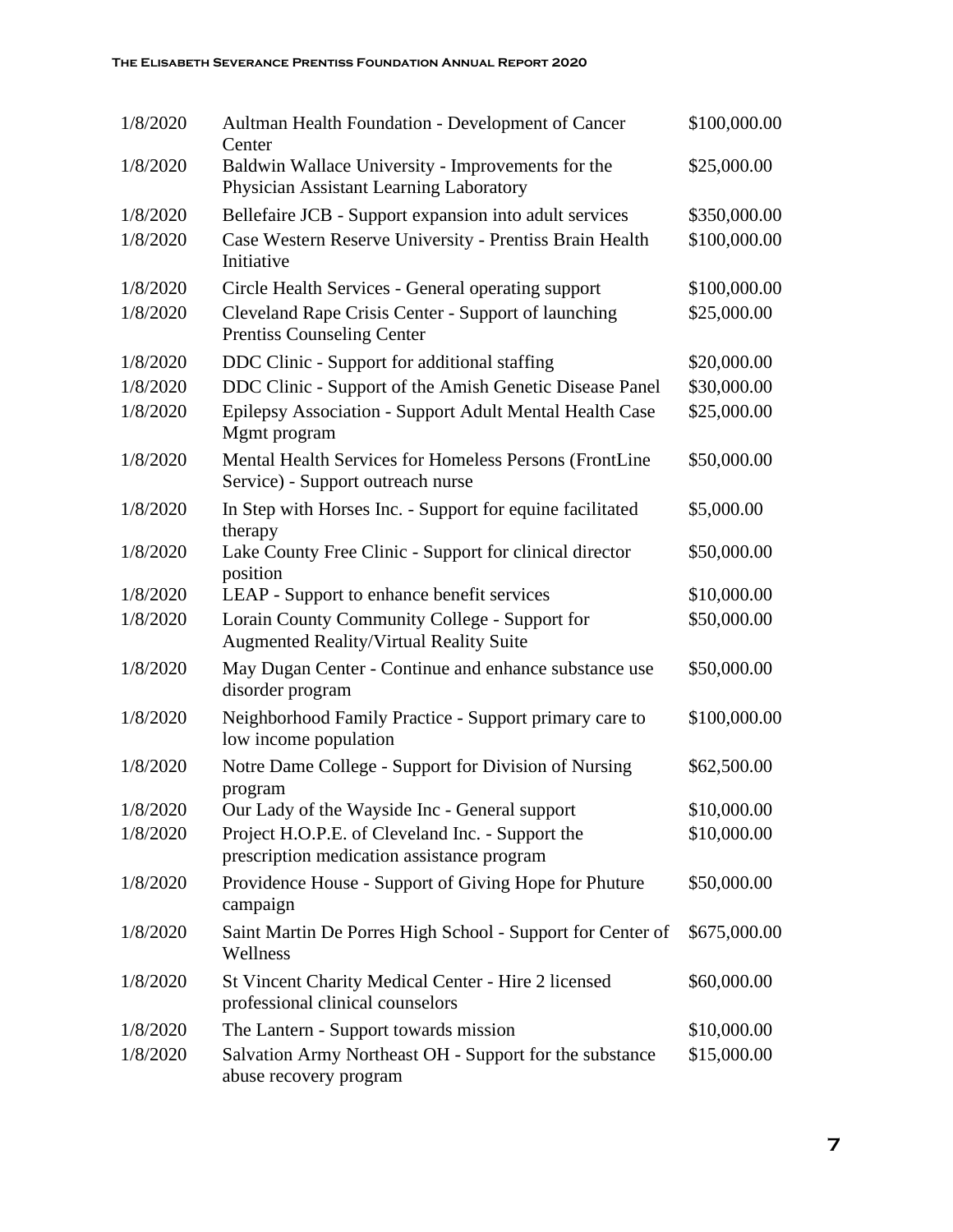| 1/8/2020   | University Hospitals Health System - Support of Eye<br>Institute                           | \$350,000.00 |
|------------|--------------------------------------------------------------------------------------------|--------------|
| 1/8/2020   | University Hospitals Health System - Support children with<br>chronic illness              | \$165,000.00 |
| 1/8/2020   | Ursuline College - Support Breen School of Nursing                                         | \$75,000.00  |
| 6/25/2020  | Hospice of the Western Reserve - Comprehensive<br>Campaign                                 | \$100,000.00 |
| 6/25/2020  | Bellefaire JCB - Support expansion into adult services                                     | \$300,000.00 |
| 6/25/2020  | University Hospitals Health System - Center of Excellence<br>in Joint Replacement          | \$150,000.00 |
| 6/25/2020  | Case Western Reserve University - Prentiss Strong Heart<br>Program                         | \$300,000.00 |
| 6/25/2020  | University of California Irvine - Support of saliva lithium<br>monitoring research project | \$200,000.00 |
| 6/25/2020  | Urban Community School - Design and construction of<br>health clinic                       | \$300,000.00 |
| 6/25/2020  | Cleveland Hearing and Speech Center - Support for new<br>building                          | \$50,000.00  |
| 6/25/2020  | Cleveland Museum of Natural History - Support medical<br>history collection                | \$100,000.00 |
| 6/25/2020  | Rose-Mary Center - Hire LPN                                                                | \$66,000.00  |
| 6/25/2020  | Planned Parenthood - Core operating support                                                | \$60,000.00  |
| 6/25/2020  | Stella Maris Inc - Expansion of facility and centralizing<br>intake process                | \$25,000.00  |
| 6/25/2020  | Fieldstone Farm Therapeutic Riding Center - Support for<br>autism services                 | \$20,000.00  |
| 6/25/2020  | Far West Center - Support for clinical care and recovery                                   | \$20,000.00  |
| 6/25/2020  | Family Promise of Greater Cleveland - Support health care<br>services for homeless         | \$10,000.00  |
| 7/10/2020  | Bellefaire JCB - Support expansion into adult services<br>(final)                          | \$25,000.00  |
| 12/28/2020 | Project H.O.P.E. of Cleveland Inc. - Support the<br>prescription med assistance program    | \$10,000.00  |
| 12/28/2020 | Let's Get Real, Inc. - Community Outreach Services                                         | \$20,000.00  |
| 12/28/2020 | The Children's Museum of Cleveland - Support for<br>Children with Special Needs            | \$15,000.00  |
| 12/28/2020 | Front Steps Housing and Services - Essential Behavioral<br>Health and Case Mngt. Services  | \$15,000.00  |
| 12/28/2020 | 12 Step Life - Support The Ethel Hardy House                                               | \$15,000.00  |
| 12/28/2020 | Koinonia - Nursing care coordination                                                       | \$15,000.00  |